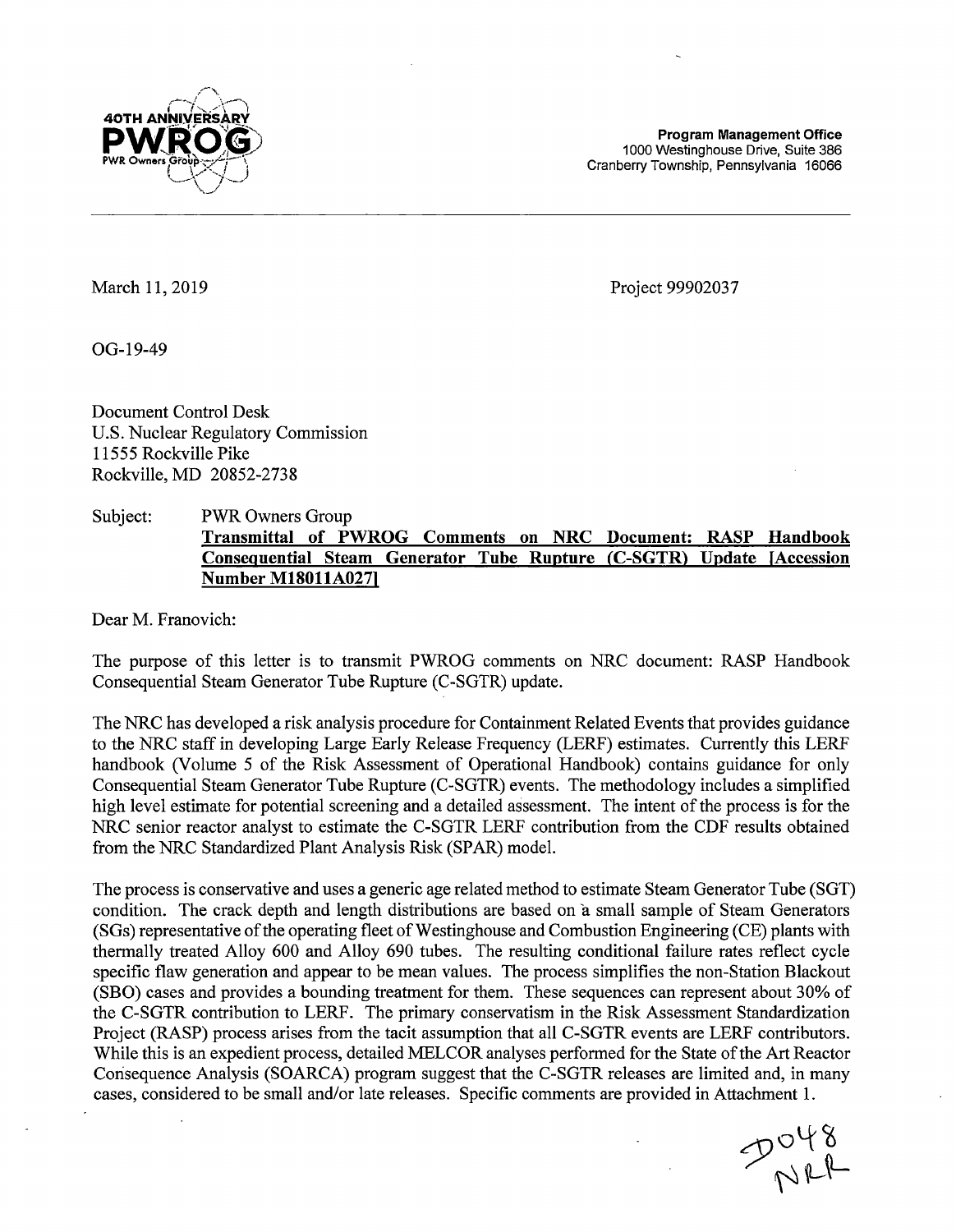March 11, 2019 Page 2 of **8** 

The PWROG requests that the US NRC consider these comments in the next update of the RASP Handbook.

Correspondence related to this transmittal should be addressed to:

Mr. W. Anthony Nowinowski, Program Manager PWR Owners Group, Program Management Office Westinghouse Electric Company 1000 Westinghouse Drive, Suite 386 Cranberry Township, Pennsylvania, 16066

If you have any questions, please do not hesitate to contact me at (805) 545-4328 or Mr. W. Anthony Nowinowski, Program Manager of the PWR Owners Group, Program Management Office at (412) 374-6855.

Sincerely yours,

King Schrader

Ken Schrader, Chief Operating Officer and Chairman PWR Owners Group

KS:am

cc: PWROG Management Committee PWROG Risk Management Committee PWROGPMO J. Drake, US NRC CJ Fong, US NRC

*Electronically Approved Records are Authenticated in the Electronic Document Management System2*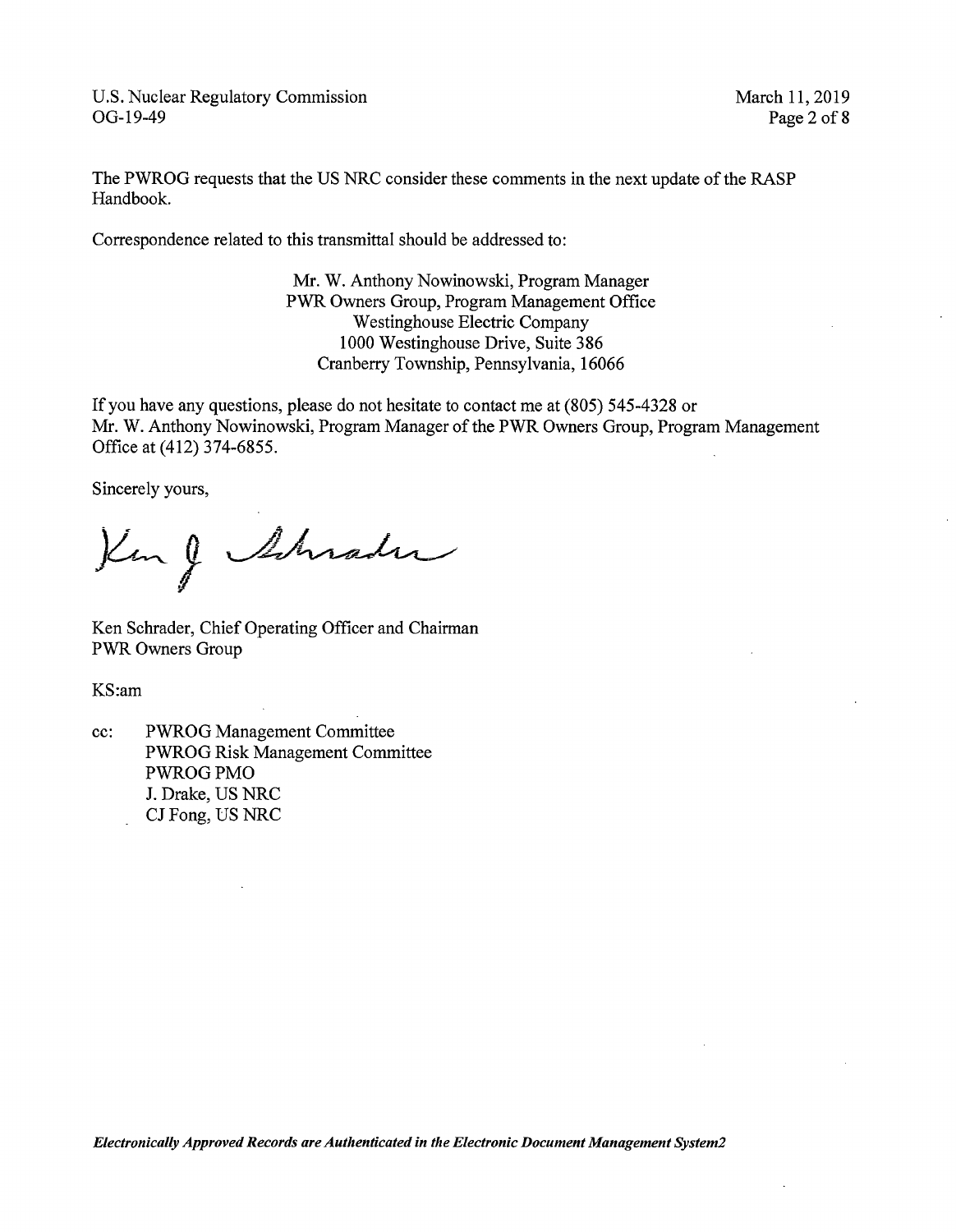## ATTACHMENT I WESTINGHOUSE REFERENCE: LTR-RAM-18-91 Rev 0

## **PWROG Comments on NRC Document: RASP Handbook Consequential Steam Generator Tube Rupture (C-SGTR) Update [Accession Number M18011A027]**

The PWROG has reviewed "Risk Assessment of Operational Events Handbook: Volume 5 - Risk Analysis of Containment Related Events (LERF) (Currently contains only Consequential SGTR Events)", dated January 2018 [l] under Accession Number ML18011A027. As a result of the review the PWROG offers the following comments and editorial suggestions (see Table 1: Editorial Comments/Suggestions).

### General Comments

The proposed Risk Assessment Standardization Project (RASP) process provides a direct method of establishing a conservative estimate of the Consequential Steam Generator Tube Rupture (C-SGTR) contribution to LERF. However, in light of recent MELCOR analyses of many related sequences performed in support of the State-of the Art Consequence Analysis (SOARCA) project, the assumption that all C-SGTR events sequence to a LERF endstate provides an excessively bounding treatment of the estimated ALERF metric. These assumptions could overstate LiLERF findings resulting from the Significance Determination Process (SDP). This is particularly true since detailed MELCOR analyses suggest that many of these sequences result in no LERF impact.

Specific comments on the document are provided below and in Table 1.

Comments on RASP Handbook Consequential Steam Generator Tube Rupture (C-SGTR) Update:

### **1) Thermally Induced Steam Generator Tube Rupture (TI-SGTR)**

Section 2.2 Assumptions and Ground Rules of RASP, Item 4 LERF Model states:

"If C-SGTR and core damage occur, large early release of fission products is postulated. Thus, the numerical value ofLERF is the same as the numerical value of CDF followed by C-SGTR.

This applies to all sequences in which both core damage and C-SGTR occur, regardless of which one occurs first"

Given the current state of knowledge in this area, this is a very conservative position. Detailed results of the SOARCA project (NUREG/CR-7110 [2]) indicate that despite the fact that C-SGTRs are bypass events the degree of radiological release to the environment may not be contributors to LERF. Even for the unmitigated short term station blackout (STSBO) with early loss of turbine driven auxiliary feedwater (TDAFW), 24 hour releases of iodine and cesium to the environment were estimated to be below 1% of core inventory. While these events resulted in early core damage and subsequent TI-SGTR, the release of fission products to the environment was predicted to not be "large". This prediction is a consequence stemming from two factors:

- I. Plate-out/iodine removal in the SG (even one that has dried out) was significant (with a Decontamination Factor (DF) of approximately 7).
- 2. Even when hot leg failure does not occur first, thereby preventing the C-SGTR, a subsequent failure of the hot leg is still possible. This failure, results in dispersion of much of the remaining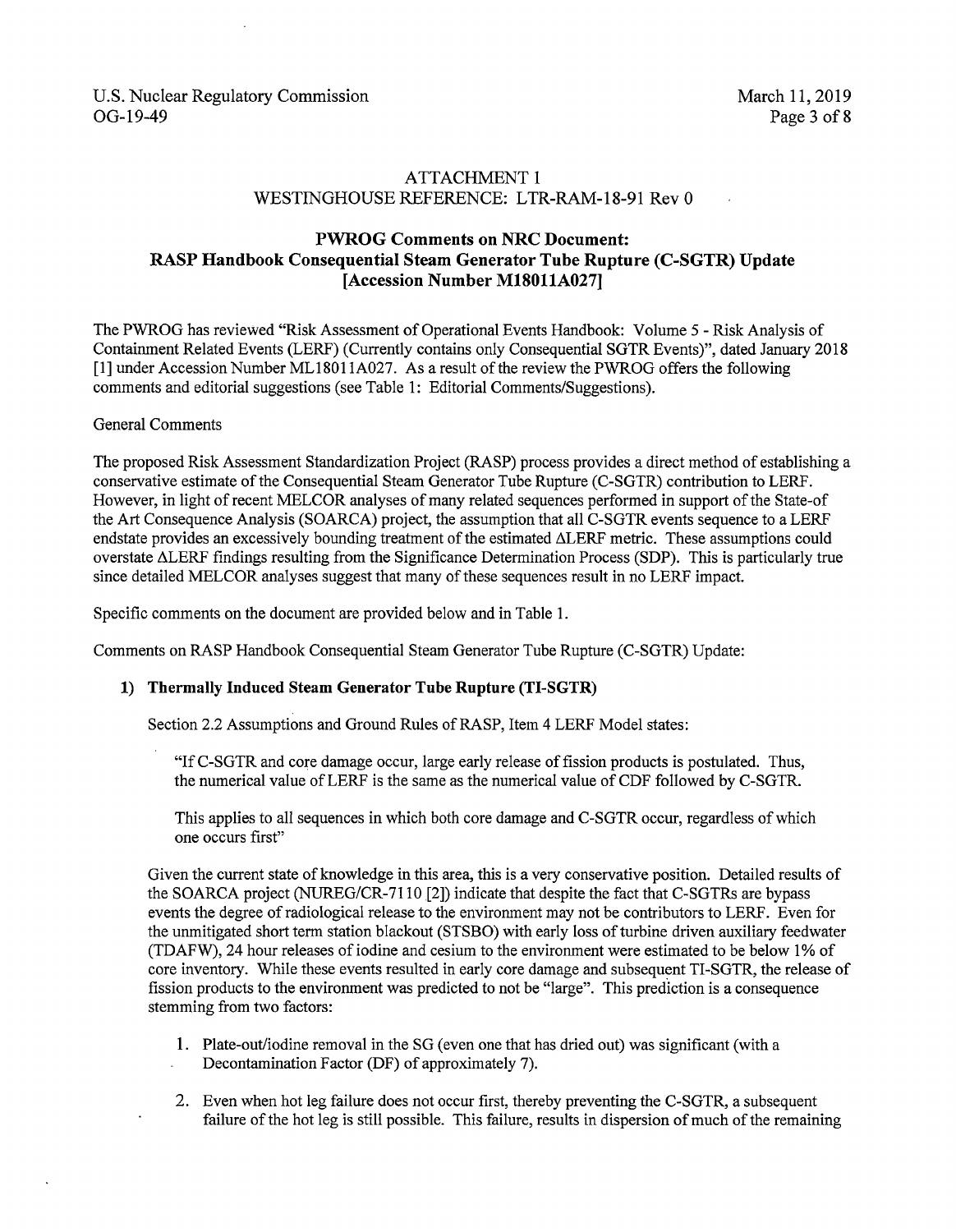radiological material into containment. This behavior is predicted in representative SBO core damage scenarios evaluated in support of the SOARCA project. Based on these analyses, the overall release of fission products in the interval from the onset of the C-SGTR and failure of the RCS boundary was also estimated to be below 1% of the iodine inventory with minimal releases following hot leg failure.

#### **2) Secondary Side Break (SSB) Pressure Induced SGTRs (PI-SGTRs)**

The consequential SG tube failure probability for Large SSB is given in Tables 2.4-1 and 2.4-2 as 0.02. The document provides no clear basis for 0.02; the value does not appear to be derived from NUREG-2195 [3]. A discussion of the basis should be added to footnote (4).

Footnote (4) notes that the majority of the secondary side break events are small SSBs. As noted in Section C.2.2 of Reference [3], main steam line events that have occurred in practice are typically small leaks that generally are terminated following a manual trip. Thus in assigning the SSB initiating event frequency the analyst should confirm that the selected frequency applies only to the large break and that flow restrictors are not available to limit the depressurization. Small SSBs result in slow depressurization of the RCS, and a gradual depressurization of the secondary side thus reducing the SG tube wall pressure difference compared to the unrestricted large break case.

The process does not differentiate between SSBs inside and outside of containment. These events are considered differently in NUREG-2195. Consider noting (as discussed in NUREG-2195, page C-10) "Breaks inside the containment do not contribute to containment bypass probability, and breakers outside containment could be isolated via MSIVs. Bounding calculations in Section 7.4 also shows that the SLB scenarios followed by pressure induced C-SGTR has small contributions to both large early release frequency (LERF) and to CDF ."

SSBs followed by an induced SGTR are expected to respond similarly to a spontaneous SGTR with a faulted SG. NUREG/CR-7110 MELCOR analyses of spontaneous SGTR with faulted SGs (Section 5.4.3) indicate that the releases for unmitigated scenarios occur late with first fission product gap releases from the fuel occurring after 27 hours. Thus, mapping of these events into LERF can be considered overly-conservative. This should be identified within the process notes.

#### **3) ATWS pressure induced C-SGTR**

Treatment of ATWS varies from that presented in NUREG 2195 (page 7-72) which notes the following for ATWS events that result in SG tube pressure differences in excess of 3200 psid (unfavorable moderator temperature coefficient (MTC) events):

"For unfavorable MTC when the pressure exceeds  $3200$  psi  $\left(-22.1 \text{ Mpa}\right)$ ; rupture of one or more components in primary system and the occurrence of core damage are assumed. C-SGTR is not considered for LERF analysis since most releases will be into the containment through failed primary components."

The likely failure mode for these internal releases is a result of stretching the upper head bolts, creating a leak from the reactor vessel to the containment. While, there is considerable uncertainty in the ATWS assessment, Appendix 2-D includes the contribution of ATWS with failure of pressure relief to be a  $\sim$ 10% contributor to C-SGTR induced LERF. Given the epistemic uncertainty associated with the estimated A TWS contribution some note regarding this uncertainty may be warranted.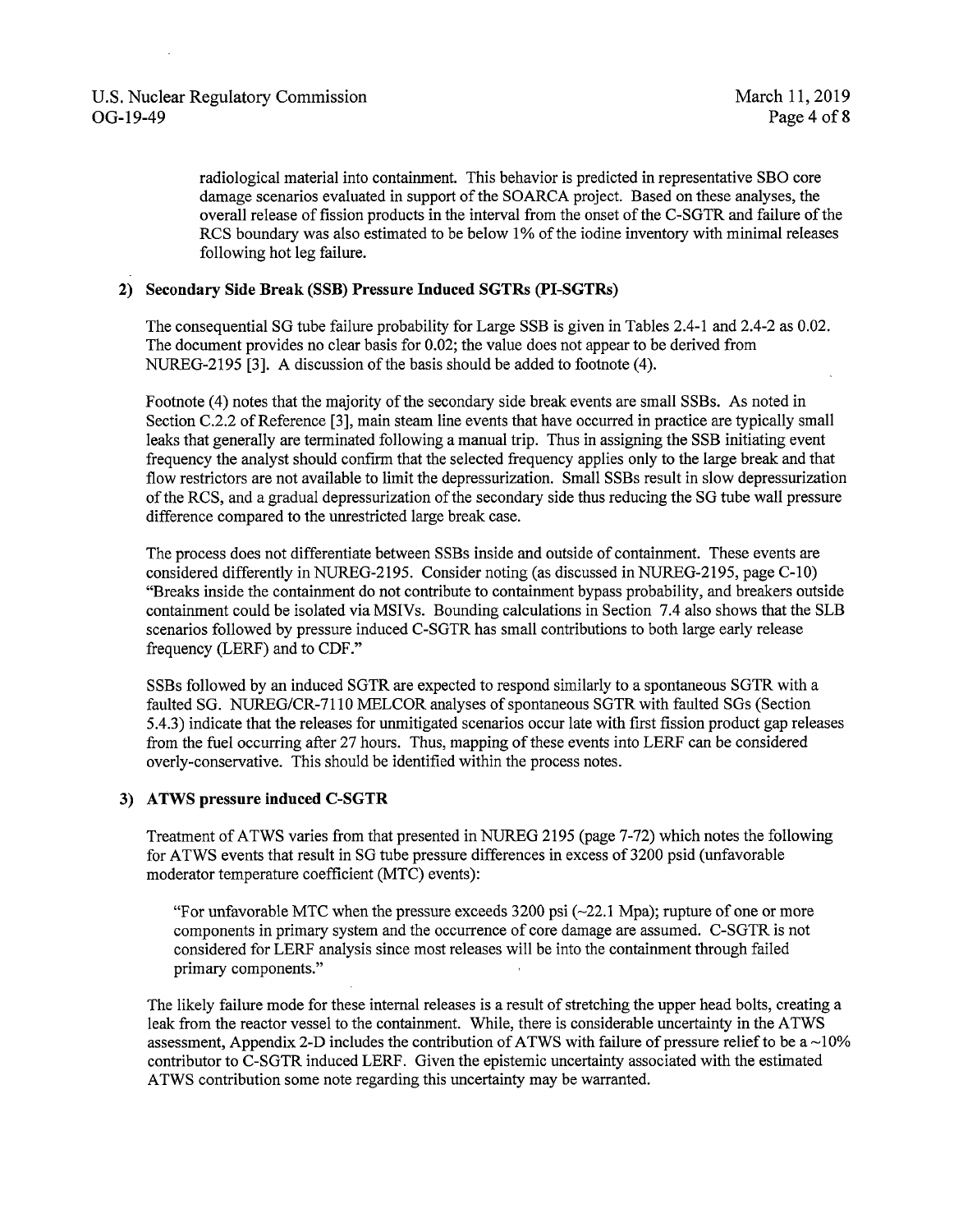In Table 2.4-1/-2 Category Identifiers 4a and 4b include SLOCA and MLOCAs. Since these events by their very nature provide pressure relief to the RCS, they shouldn't be considered in the ATWS bin as contributors to C-SGTRs. Larger MLOCAs may not need control rod insertion to mitigate.

The section covers favorable and unfavorable SG design types, but does not also discuss favorable and unfavorable MTCs. Favorable MTCs can extend a significant part of the fuel operating cycle particularly for less reactive cores. Thus ATWS events occurring with favorable MTCs will not exceed the 3200 psid threshold and have a lower potential of C-SGTR. In assessing the ATWS contribution to LERF it is recommended that the unfavorable exposure time (UET) factor be considered in the assessment.

Section 2.5.l Overview of RASP further notes that, "For ATWS and Large SSB sequences, the uncertainties are large due to lack of supporting analyses". While the comment is generally correct, A TWS results of deterministic success criteria assessments for Westinghouse plants is available in WCAP-15831-P-A [4]. These analyses provide useful insights into the grouping of events within the spectrum of ATWS transients.

#### **4) Loop Clearing Flowrate**

Section 2.2 Assumptions and Ground Rules of RASP, Item 5 RCP Loop seal clearing identifies 300 gpm/ pump as the RCP seal leakage sufficient to clear the RCS loops seal. Note that for current generation RCPs, flowrates in this range are low probability and are associated with failure of all RCP seal stages. To facilitate the guidance, the following clarification is suggested:

For plants with the low-leakage RCP seals, it would be appropriate to assume that the loops are not cleared for scenarios where the seals do not fail. For plants without low-leakage seals, loop seal clearing should only be considered for scenarios that include a failure of all RCP seal stages.

#### **5) Comments on Example Application Appendix 2-D**

Event 8 identifies a two event sequence for ATWS, CEAs do not insert (RPS) and RCS is pressure limited. However, no failures of AFW or PORV operation are noted. Can some additional explanation be provided as to the basis for mapping this event as core damage? The authors of Appendix D map this into a bin with failure of pressure relief.

In evaluating ATWS contribution to CDP, do the SPAR models consider UET factors?

Why is sequence 36 mapped to category ATWS, while Sequence 8 (also an ATWS) is mapped to Category 4?

Example estimates Category 2 contributions, but the discussion and the basis for the table values are unclear.

Table D-4 includes plant name in some of the descriptions. Plant name should be removed.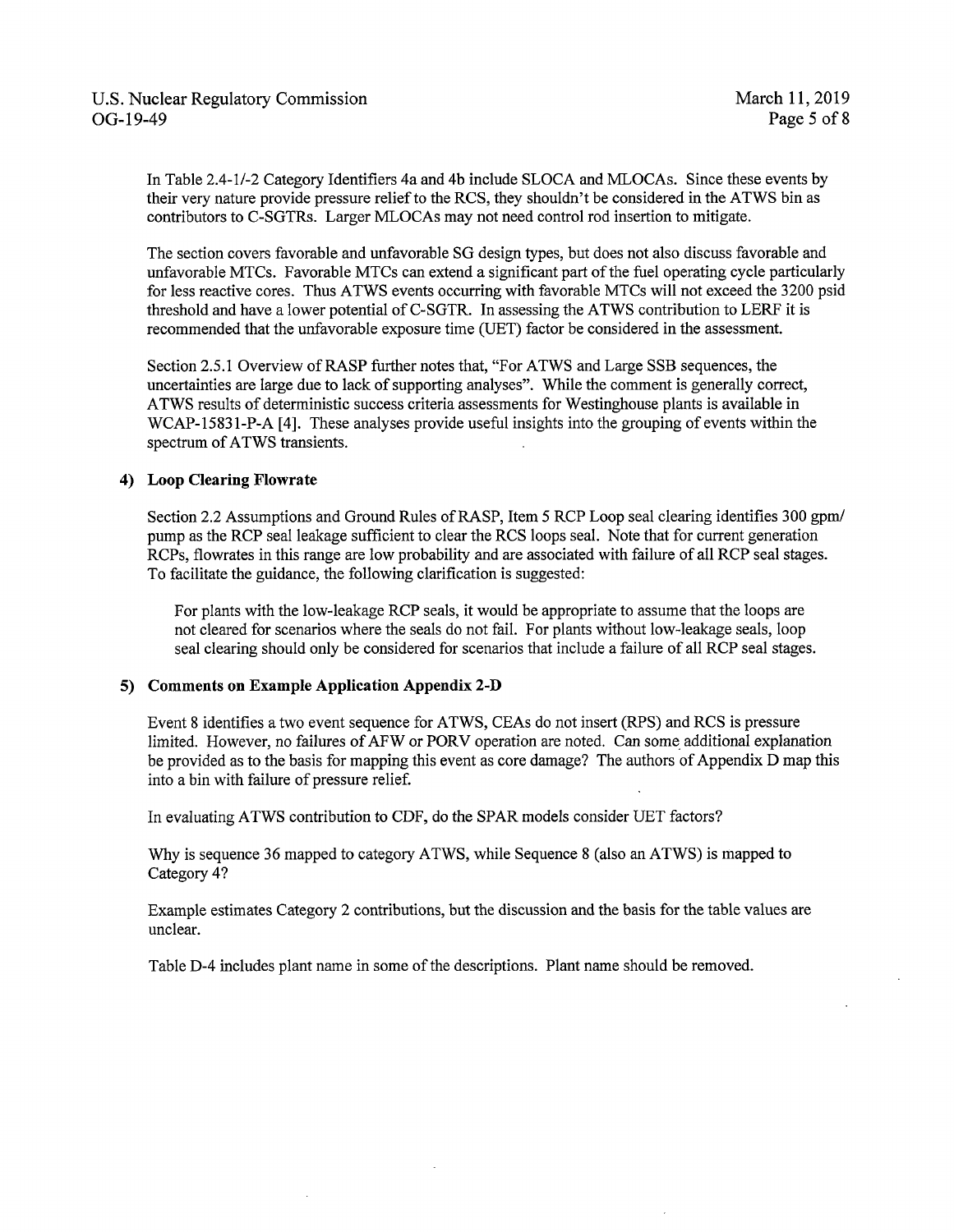#### References

- [ 1] "Risk Assessment of Operational Events Handbook: Volume 5 Risk Analysis of Containment Related Events (LERF) (Currently contains only Consequential SGTR Events)", dated January 2018. [Accession Number M18011A027]
- [2] NUREG/CR-7110, Vol. 2, "State of the Art Reactor Consequence Analyses Project, Volume 2: Surry Integrated Analysis," Sandia National Laboratories, January 2012.
- [3] NUREG-2195, "Consequential SFTR Analysis for Westinghouse and Combustion Engineering Plants with Thermally Treated Alloy 600 and 690 Steam Generator Tubes," USNRC DRAFT, March 2017.
- [4] WCAP-15831-A, WOG Risk-Informed ATWS Assessment and Licensing Implementation Process, Westinghouse Electric Company," August 2007.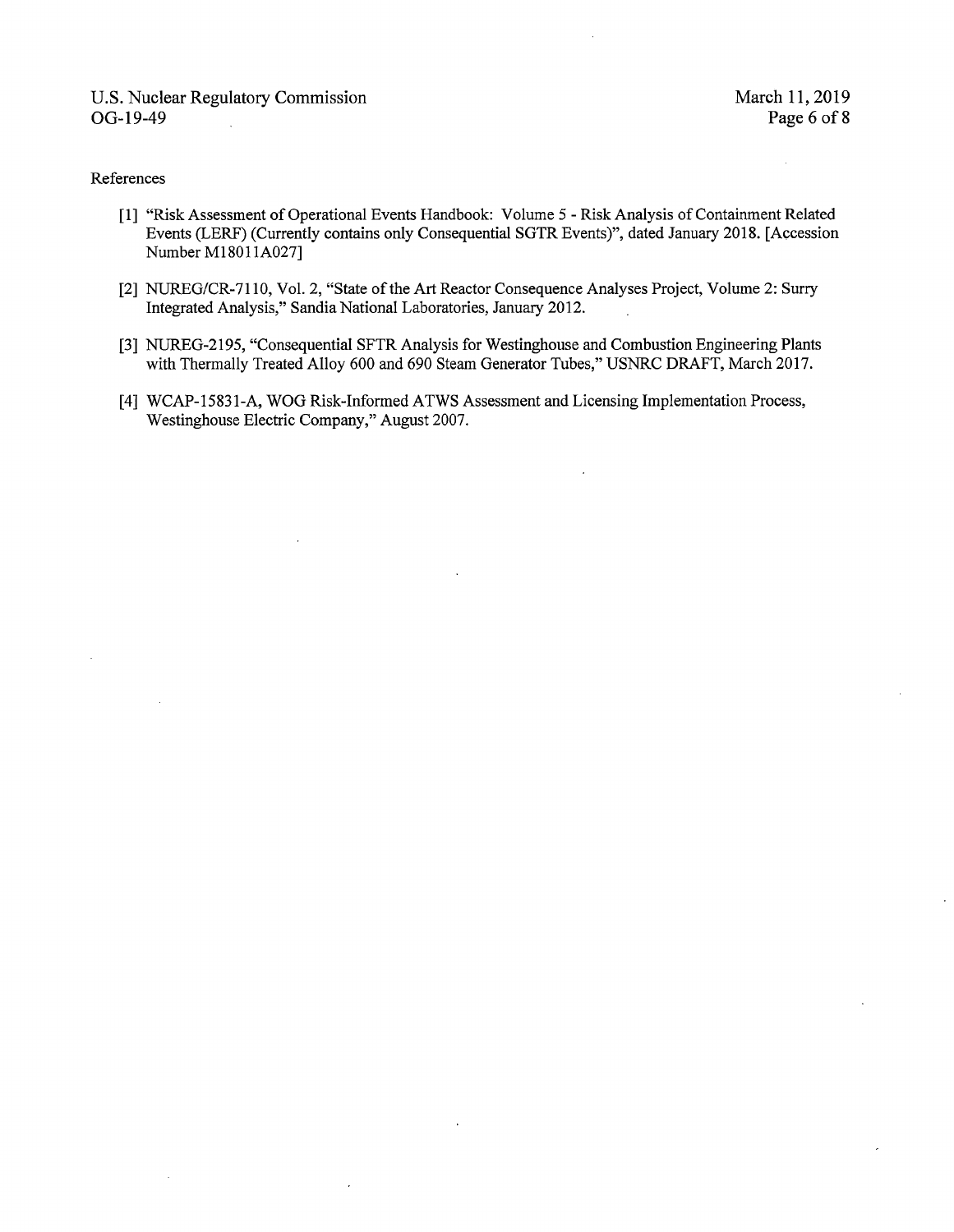| <b>Table 1: Editorial Comments/Suggestions</b> |                                                                           |                                                                                                                                                                                                                                                                                                                                                                                                                                                                                                                                                                                                                                                                                                                                                                                                                                                                      |  |
|------------------------------------------------|---------------------------------------------------------------------------|----------------------------------------------------------------------------------------------------------------------------------------------------------------------------------------------------------------------------------------------------------------------------------------------------------------------------------------------------------------------------------------------------------------------------------------------------------------------------------------------------------------------------------------------------------------------------------------------------------------------------------------------------------------------------------------------------------------------------------------------------------------------------------------------------------------------------------------------------------------------|--|
| CMT#                                           | <b>Section</b>                                                            | Comment                                                                                                                                                                                                                                                                                                                                                                                                                                                                                                                                                                                                                                                                                                                                                                                                                                                              |  |
| 1                                              | S 2.1.1, 2nd ¶                                                            | Consider rewording to focus on failure mechanisms and not tied to DBAs. For<br>example, "C-SGTRs can result from one of two mechanisms: pressure induced or<br>temperature induced. Pressure induced SGTRs arise from a spectrum of plant<br>transients that, during the course of the event expose SGTs to pressure differences<br>across the tubes that are significantly greater than the nominal SGT pressure load."<br>These events include: steam line break, feed line break, stuck open SG safety valve or<br>atmospheric dump valve, and anticipated transients without scram. Pressure loads<br>resulting from these conditions have a remote potential of propagating to a SGTR and<br>should a tube fail, in the absence of other failures these events do not proceed to core<br>damage and therefore would not result in large radiological releases." |  |
| $\overline{2}$                                 | S 2.1.1, 3rd ¶                                                            | Consolidate statements on severe accident related SGTRs for clarity: for example,<br>thermally-induced SGTR refers to those events caused post-core damage mainly due to<br>creep rupture of the steam generator tube caused by the high pressure superheated<br>steam exiting the core in the presence of a dry, depressurized steam generator. These<br>severe accident sequences are referred to as HDL (or H/D/L) which stands for high<br>primary pressure and dry steam generator(s) with low secondary side pressure.                                                                                                                                                                                                                                                                                                                                         |  |
| 3                                              | S 2.1.1, 4th $\P$                                                         | "NUREG 1750" should be "NUREG 1570"                                                                                                                                                                                                                                                                                                                                                                                                                                                                                                                                                                                                                                                                                                                                                                                                                                  |  |
| 4                                              | S 2.1.1, 4th $\P$                                                         | "The method focuses on estimating the C-SGTR frequency, and its potential<br>contribution to LERF based on analyzing individual dominant accident sequences,<br>whenever possible."                                                                                                                                                                                                                                                                                                                                                                                                                                                                                                                                                                                                                                                                                  |  |
| 5                                              | S 2.2 2nd item<br>under 1.                                                | For thermally-induced SGTR, where core damage already occurred, C-SGTR is<br>defined as the SGTR that occurs prior to failure of an "other RCS component" capable<br>of depressurizing the RCS, such as hot leg or surge line.                                                                                                                                                                                                                                                                                                                                                                                                                                                                                                                                                                                                                                       |  |
| 6                                              | S 2.2 3rd item<br>under 3.                                                | Consider replacing "will" with "may"                                                                                                                                                                                                                                                                                                                                                                                                                                                                                                                                                                                                                                                                                                                                                                                                                                 |  |
| 7                                              | S 2.2 5th item                                                            | Discussion states "Loop seals are more likely to clear when the water in the loop seals<br>is heated and a rapid depressurization occurs". Isn't it more of a pressure imbalance<br>between the core and the primary side of the SG which is exacerbated with leakage via<br>the RCP seals?                                                                                                                                                                                                                                                                                                                                                                                                                                                                                                                                                                          |  |
| 8                                              | S 2.2 5th item                                                            | Second sentence notes that "RCP seal leakage of 300 gpm/pump  is modeled as a<br>cleared loop seal." Note that for qualified seals (which are the only ones that remain in<br>the fleet) the only leakage condition which exceeds this level results from a failure of<br>all RCP seal stages.                                                                                                                                                                                                                                                                                                                                                                                                                                                                                                                                                                       |  |
| 9                                              | $S$ 2.2 $6^{\text{th}}$ ,<br>sentence, next<br>to last $\P$ on<br>item 5. | Note: "300 gpm" should be "300 gpm/pump" or "from a single RCP seal"                                                                                                                                                                                                                                                                                                                                                                                                                                                                                                                                                                                                                                                                                                                                                                                                 |  |
| 10                                             | S2.2 summary<br>paragraph                                                 | These leakage sequences typically represent conditions with the failure of all seal<br>stages and are generally well delineated in PRA studies.                                                                                                                                                                                                                                                                                                                                                                                                                                                                                                                                                                                                                                                                                                                      |  |

 $\hat{\boldsymbol{\beta}}$ 

 $\hat{\mathcal{L}}$